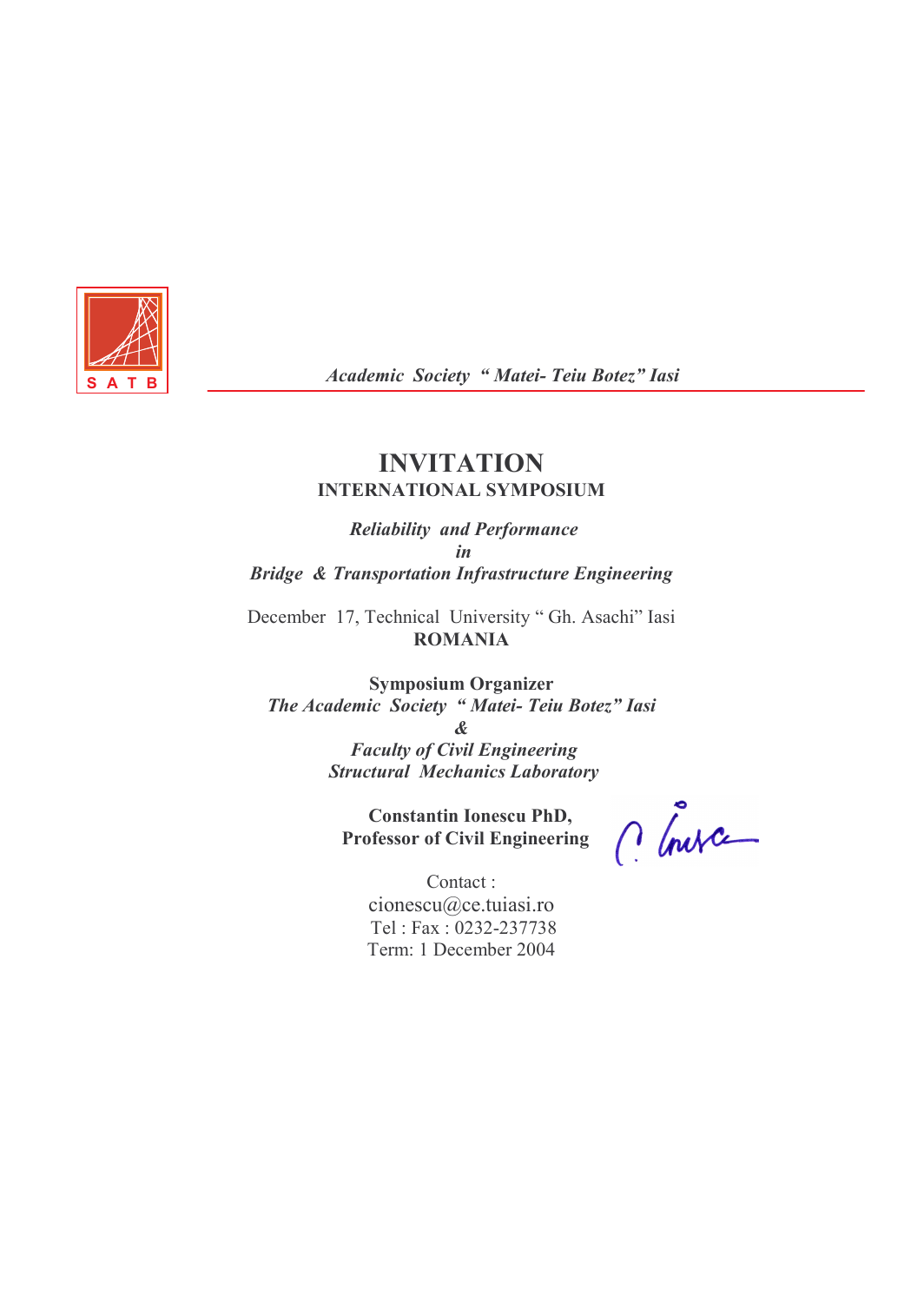# TITLE OF THE PAPER (11 pts bold, 6 pts after, center)

# Firstname LASTNAME<sup>1</sup>, Second AUTHOR<sup>2</sup> (11 pts bold, 12 pts after, center)

Abstract (one page abstract – first page) (11 pts bold, 6 pts after)

Font 11 pts; paragraph spacing single line, 6pts. after. One page abstract one page abstract one page abstract one page abstract one page abstract one page abstract one page abstract one page abstract one page abstract.

One page abstract one page abstract one page abstract one page abstract one page abstract one page abstract one page abstract one page abstract one page abstract.

- $\blacktriangle$ Abstracts must be submitted by email to **fideliu@ce.tuiasi.ro**, until October 30, 2004. Maximum one page.
- $\text{Full papers must be submitted by email to fideliu@ce.tuiasiiro, until}$ December 1, 2004.
- ▪Full papers will have 4, 6 or 8 pages, the first page being the Abstract;
- ▪Page format: 17 cm x 24 cm;
- ▪Margins: up 2.5 cm and 2 cm in the rest;
- ▪Font: Times New Roman;
- ▪Font Size: 11 pts, except for title 12 pts bold;
- ▪Alignment: justify;
- ▪Paragraph spacing: single;
- ▪Chapters titles are 11 pts bold, located:
	- 12 pts after the precedent paragraph;<br>- 6 pts before the chanter's content
	- 6 pts before the chapter's content;
- ▪Paragraphs starts from left without tabs or spaces. Paragraphs are single spaced with 6 pts after.
- ▪Drawings, graphs and photos must be centered, numbered, with explanations under them, no frames;
- ▪Tables will be included with the text and must be also numbered. The number and its title will be placed on top, left aligned.
- ▪Equations must be centered and numbered at the right.
- ▪Headers and footers 13 mm, different first page different odd even.

………………………………………………………………………………..

One page abstract one page abstract one page abstract one page abstract one page abstract one page abstract one page abstract one page abstract one page abstract.

<sup>&</sup>lt;sup>1</sup> Title., Afiliation, e-mail

<sup>&</sup>lt;sup>2</sup> Prof., Technical University of Iasi, Romania, e-mail: author@ce.tuiasi.ro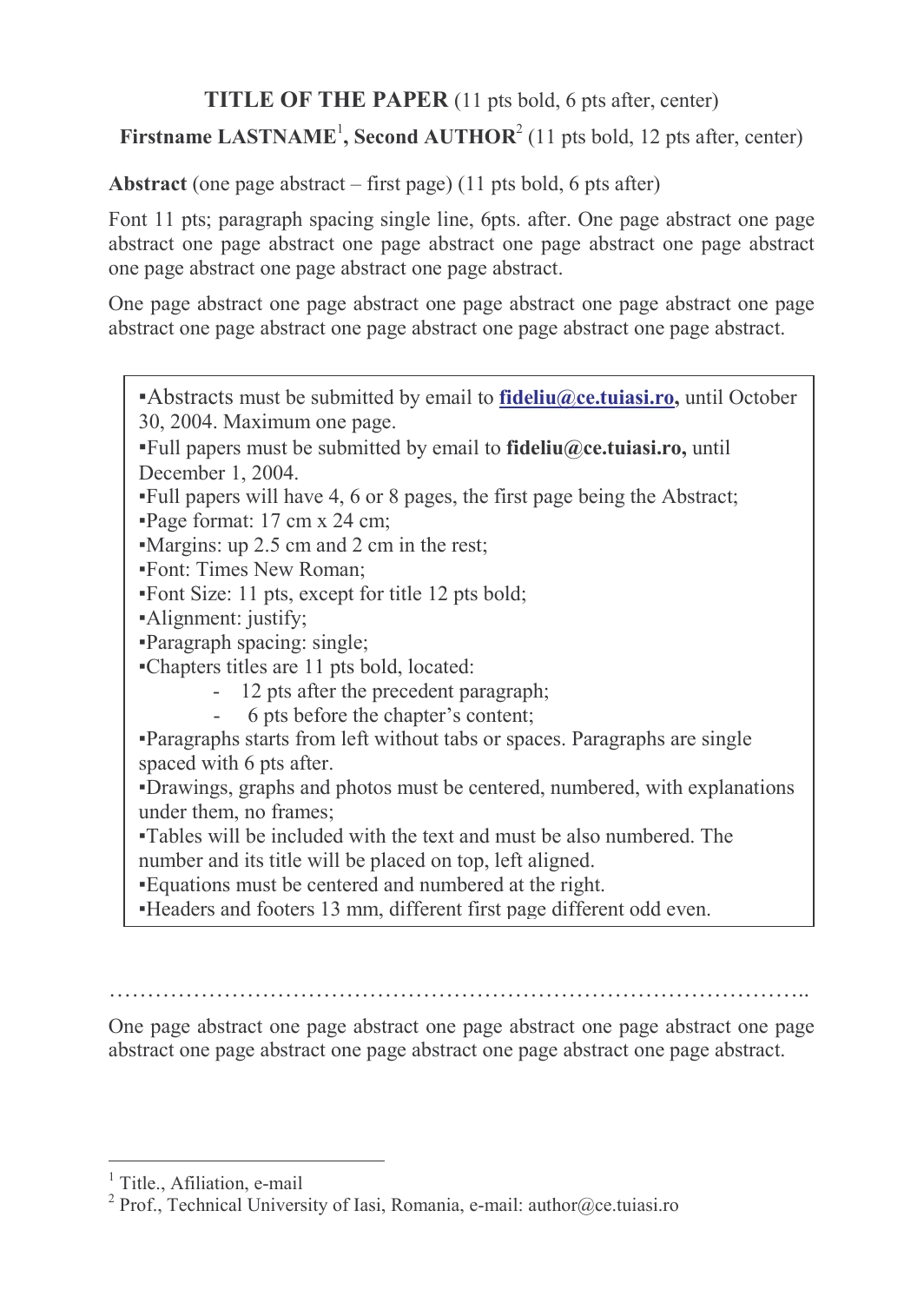## 1. Introduction (11 pts bold, 6 pts after)

Rrrrrrrrrrrrrrrrrrrrrrrrrrrrrrrrrrrrrrrrrrrrrrrrrrrrrrrrrrrrrrrrrrrrrrrrrrrrrrrrrrrrrrrrrrrrrrrrrrr rrrrrrrrrrrrrrrrrrrrrrrrrrrrrrrrrrrrrrrrrrrrrrrrrrrrrrrrrrrrrrrrrrrrrrrrrrrrrrrrrrrrrrrrrrrrrrrrrrrr rrrrrrrrrrrrrrrrrrrrrrrrrrrrrrrrrrrrrrrrrrrrrrrrrrrrrrrrrrrrrrrrrrrrrrrrrrrrrrrrrrrrrrrrrrrrrrrrrrrr rrrrrrrrrrrrrrrrrrrrrrrrrrrrrrrrrrrrrrrrrrrrrrrrrrrrrrrrrrrrrrrrrrrrrrrrrrrrrrrrrrrrrrrrrrrrrrrrrrrr rrrrrrrrrrrrrrrrrrrrrrrrrrrrrrrrrrrrrrrrrrrrrrrrrrrrrrrrrrrrrrrrrrrrrrrrrrrrrrrrrrrrrrrrrrrrrrrrrr.

Pppppppppppppppppppppppppppppppppppppppppppppppppppppppppppppppppp ppppppppppppppppppppppppppppppppppppppppppppppppppppppppppppppppppp pppppppppppppppppppppppppp……………………………………………………

…………………

Cccccccccccccccccccccccccccccccccccccccccccccccccccccccccccccccccccccccccc ccccccccccccccccccccccccccccccc…………

……………………………………………………………………………………..

Dddddddddddddddddddddddddddddddddddddddddddddddddddddddddddddddddd ddddddddddddddddddddddddddddddddddddddddddddddddddddddddddddddddddd ddddddddddddddddddddddddddddddddddddddddddddddddddddddddddddddddddd dddddddddddddddddddddddddddddddddddddddddddddddddd. 12 pts after.

### 2. Structural optimization (11 pts bold, 6 pts after)

Aaaaaaaaaaaaaaaaaaaaaaaaaaaaaaaaaaaaaaaaaaaaaaaaaaaaaaaaaaaaaaaaaaaa aaaaaaaaaaaaaaaaaaaaaaaaaaaaaaaaaaaaaaaaaaaaaaaaaaaaaaaaaaaaaaaaaaaaa aaaaaaaaaaaaaaaaaaaaaaaaaaaaaaaaaaaaaaaaaaaaaaaaaaa.

Cccccccccccccccccccccccccccccccccccccccccccccccccccccccccccccccccccccccccc ccccccccccccccccccccccccccccccc…………

……………………………………………………………………………………..

Dddddddddddddddddddddddddddddddddddddddddddddddddddddddddddddddddd ddddddddddddddddddddddddddddddddddddddddddddddddddddddddddddddddddd ddddddddddddddddddddddddddddddddddddddddddddddddddddddddddddddddddd dddddddddddddddddddddddddddddddddddddddddddddddddd. 12 pts after.

## 4. Conclusions (11 pts bold, 6 pts after)

Eeeeeeeeeeeeeeeeeeeeeeeeeeeeeeeeeeeeeeeeeeeeeeeeeeeeeeeeeeeeeeeeeeeeeeeeeee eeeeeeeeeeeeeeeeeee

Cccccccccccccccccccccccccccccccccccccccccccccccccccccccccccccccccccccccccc ccccccccccccccccccccccccccccccc…………

……………………………………………………………………………………..

Dddddddddddddddddddddddddddddddddddddddddddddddddddddddddddddddddd ddddddddddddddddddddddddddddddddddddddddddddddddddddddddddddddddddd